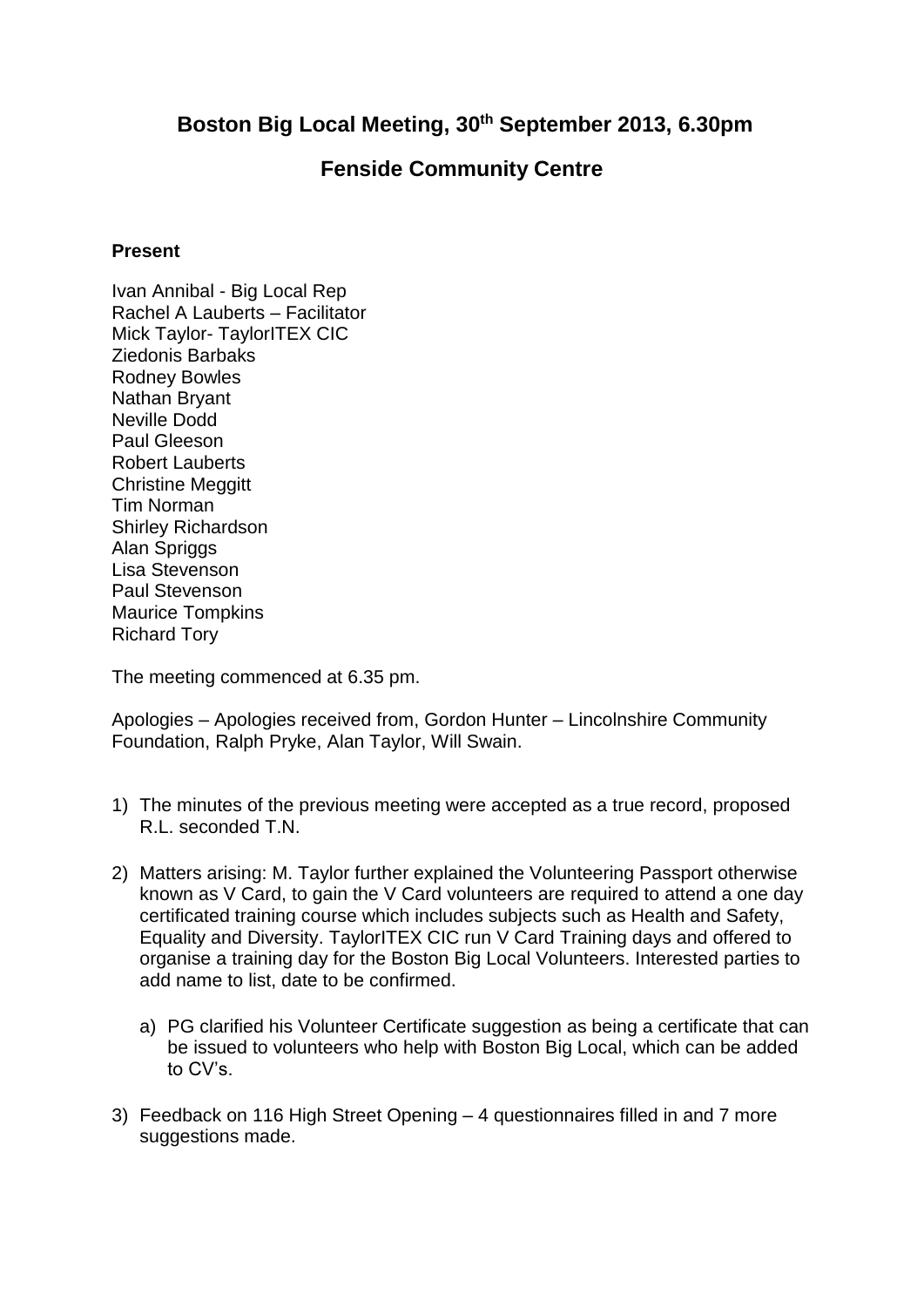- 4) Update on Getting Started Progress: M.Taylor and RAL have been working on an action plan, and identifying things that need to be done. IA passed around a template of Big Local Profile. R.A.L., R.L and IA will be meeting with various schools in the next few weeks to discuss if and how they can become involved in the Big Local process. IA suggested we identify the key audience list, and identify activities which the resident group can become involved with. RAL to create an action plan template for the next meeting. IA circulated a template dissemination plan. RAL to email copies of the dissemination plan and profile to group members. The process of finding out what our assets are, and what we already know will enable us to focus on the next stage of the process. P.G. to forward website link re: community planning to R.A.L.
- 5) Star People: M.Taylor updated the group, approximately a dozen interested parties in the Boston area, with ideas ranging from a Children's traffic park, dolls house museum and a puppet theatre. M.T. explained the concept of Star People and it was suggested that the web links be made known to group members. RAL to email Star People links.
- 6) Howarth Exchange Visit: IA to liaise with R.A.L. to organise a date for group members to visit Howarth with representatives from Market Rasen. Both Howarth and Market Rasen are also carrying out a locality based action planning for their communities and it would be beneficial to our group to share good practice with these areas.
- 7) A.O.B.
	- a) RAL submitted the Economy Bid form, IA to chase up progress at his London Meeting on Wednesday.
	- b) Logo Competition promote through Schools, residents group, twitter, Simply Boston, Facebook, IA to draft info for Rev. Coles and Mayor of Boston regarding the judging.
	- c) Website designers to present their BBL websites to the residents group at the next meeting.
	- d) W.S. asked RAL to inform the group in his absence that he is currently working to maximise our social media presence and has started to increase our Facebook following as well as gathering some new ideas. He will also begin to focus on targeting specific interest group.
	- e) N.B. suggested that W.S be made an admin for the Facebook page.
	- f) I.A. asked R.A.L. to circulate P.S's work on team building proposals.
	- g) M. Tompkins suggested that information regarding things such as Star People be put on to the website.
	- h) IA suggested that we eventually produce a glossary similar to that produced by the Copeland Community Fund detailing what Big Local fund is about and how it works.
- 8) T.N. commented on his previous dealings with the Lottery, which highlighted the need for careful planning, identification of needs, and an awareness if specialist assistance will be required to carry out a project.